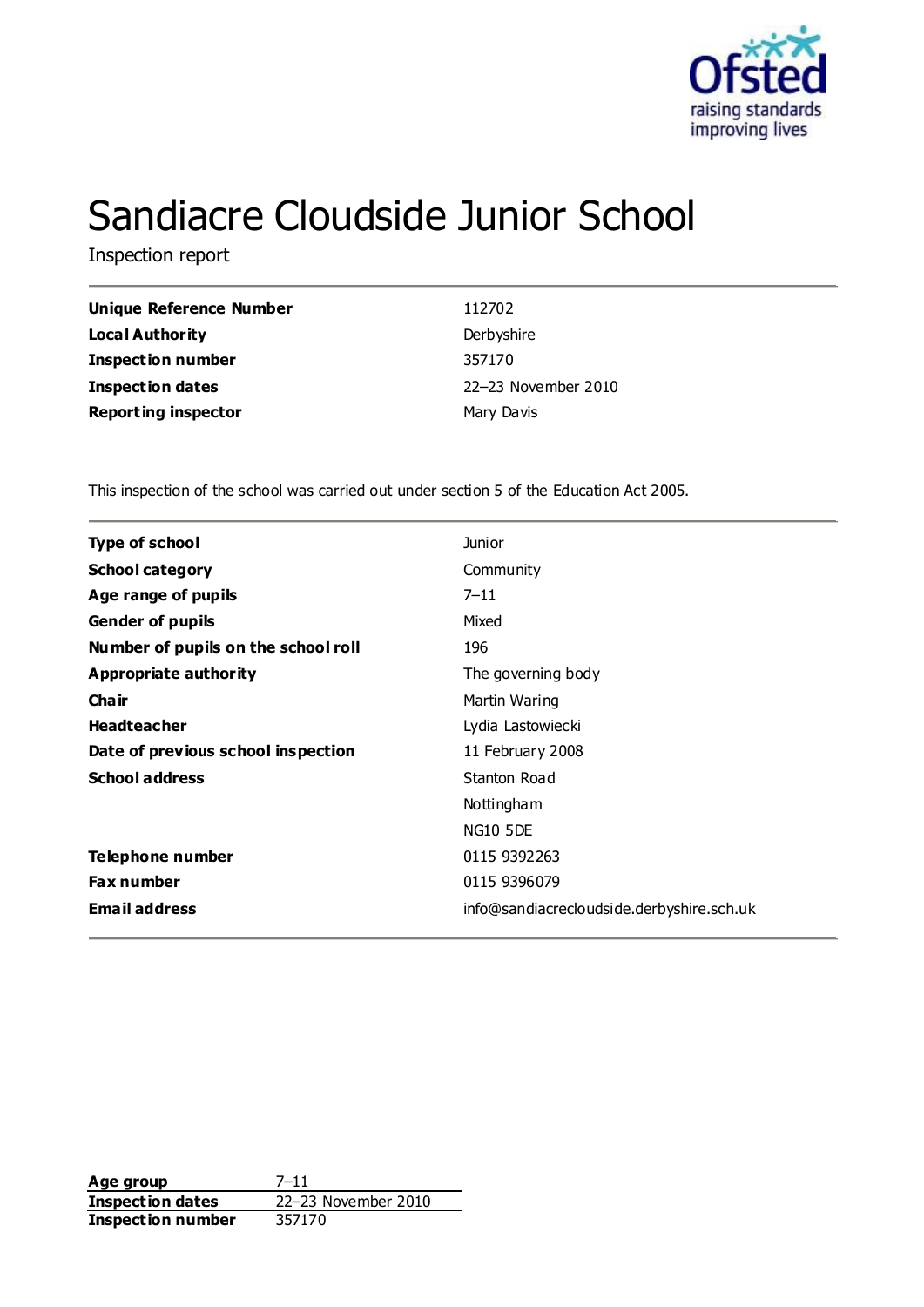The Office for Standards in Education, Children's Services and Skills (Ofsted) regulates and inspects to achieve excellence in the care of children and young people, and in education and skills for learners of all ages. It regulates and inspects childcare and children's social care, and inspects the Children and Family Court Advisory Support Service (Cafcass), schools, colleges, initial teacher training, work-based learning and skills training, adult and community learning, and education and training in prisons and other secure establishments. It assesses council children's services, and inspects services for looked after children, safeguarding and child protection.

Further copies of this report are obtainable from the school. Under the Education Act 2005, the school must provide a copy of this report free of charge to certain categories of people. A charge not exceeding the full cost of reproduction may be made for any other copies supplied.

If you would like a copy of this document in a different format, such as large print or Braille, please telephone 0300 1234 234, or email **[enquiries@ofsted.gov.uk](mailto:enquiries@ofsted.gov.uk)**.

You may copy all or parts of this document for non-commercial educational purposes, as long as you give details of the source and date of publication and do not alter the documentation in any way.

To receive regular email alerts about new publications, including survey reports and school inspection reports, please visit our website and go to 'Subscribe'.

Royal Exchange Buildings St Ann's Square Manchester M2 7LA T: 0300 1234 234 Textphone: 0161 618 8524 E: **[enquiries@ofsted.gov.uk](mailto:enquiries@ofsted.gov.uk)** W: **[www.ofsted.gov.uk](http://www.ofsted.gov.uk/)**

© Crown copyright 2010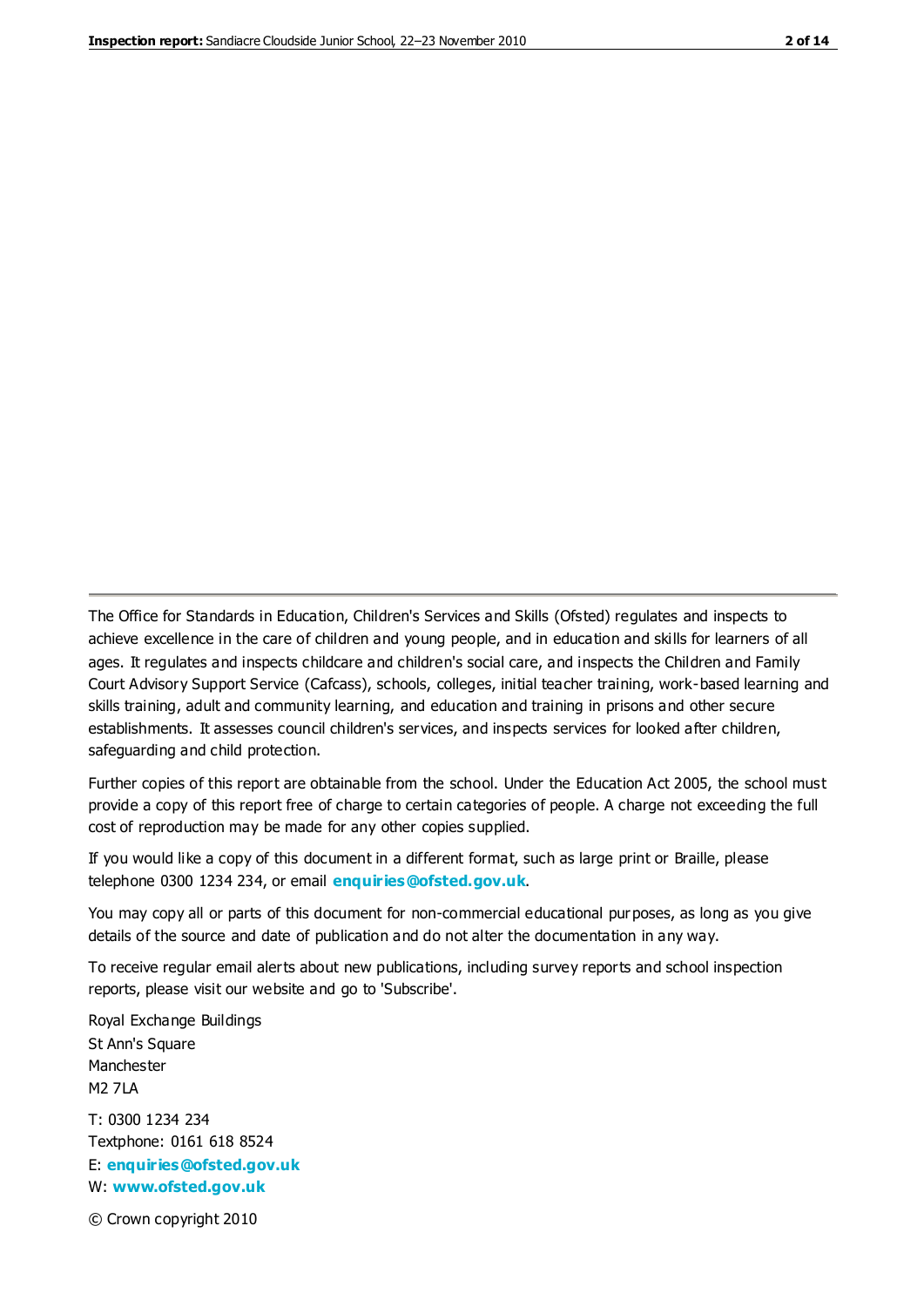# **Introduction**

This inspection was carried out by three additional inspectors. They visited 14 lessons and observed eight teachers. Inspectors held meetings with groups of pupils, members of the governing body, staff and representatives from the local authority. They looked at tracking and performance data, governors' minutes, pupils' work and numerous policies, guidelines, plans and reviews. The questionnaire responses from 58 parents and carers, together with those from pupils were also analysed.

The inspection team reviewed many aspects of the school's work. It looked in detail at the following questions:

- what does assessment information reveal about the learning and progress of pupils in current classes and, in particular, are the most able pupils doing well enough
- how successful have leaders been in identifying and addressing underachievement
- how embedded is the use of assessment in lessons, and do pupils know how to improve their work and reach their targets?

## **Information about the school**

Sandiacre Cloudside Junior School is an average-sized school serving an area on the Derbyshire/Nottinghamshire border. A very small minority of pupils are from minority ethnic backgrounds and the proportion of pupils who speak English as an additional language is also small. There are no pupils currently at an early stage of learning English. The proportion of pupils with special educational needs and/or disabilities is slightly above average. The proportion of pupils known to be eligible for free school meals is above the national average. A new deputy headteacher has been in post since September 2010.

The school has achieved the Healthy School and the International School bronze awards.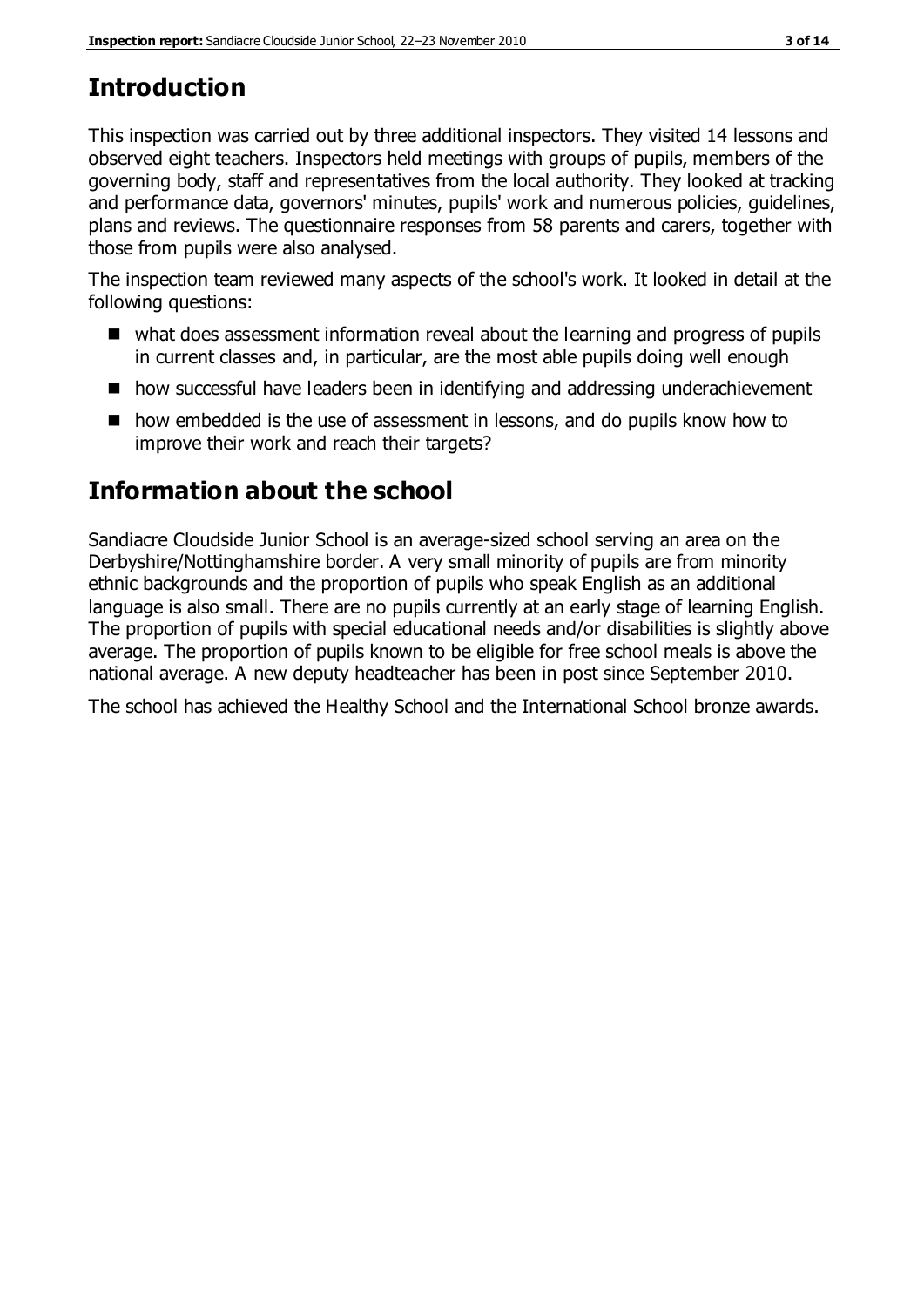# **Inspection judgements**

| Overall effectiveness: how good is the school?  |  |
|-------------------------------------------------|--|
| The school's capacity for sustained improvement |  |

## **Main findings**

In accordance with section 1e(3) of the Education Act 2005, Her Majesty's Chief Inspector is of the opinion that this school requires significant improvement, because it is performing significantly less well than in all circumstances it could reasonably be expected to perform. The school is, therefore, given a notice to improve. Significant improvement is required in relation to accelerating pupil's progress, raising their attainment in English and mathematics and improving the effectiveness of the governing body.

Sandiacre Cloudside Junior School is not providing an adequate quality of education to meet the learning needs of its pupils. Since the previous inspection, standards of attainment have been low and rates of progress have been inadequate. Pupils' progress has been well below expected levels, particularly for the most-able. The school is at an early stage in beginning to turn this situation around so that teaching and pupils' progress are now satisfactory. Pupils' achievement remains inadequate, however, because the quality of teaching is not consistently good enough to raise standards. Pupils are keen to learn in lessons and, when provided with interesting and appropriate tasks that provide opportunities to contribute fully, they make good progress. Some good and outstanding teaching was observed during the inspection and, as a result of senior leaders' drive for improvement, this good practice is being shared and is now resulting in an improving quality of teaching. Teaching is not yet consistent across the school and, as a result, the pace of learning is sometimes too slow, with pupils not having enough opportunity to contribute their ideas and develop independence. Questioning does not challenge or probe pupils' understanding and some teachers are failing to use assessment information effectively to provide appropriate individual challenge. As a result, pupils say that sometimes work is too easy. Pupils with special educational needs and/or disabilities have made inadequate progress in the past but carefully targeted support means that their progress is now satisfactory.

As a result of the good care, support and guidance they receive, pupils' personal development is good. Adults lead by example and warm relationships are evident throughout the school, resulting in positive attitudes to learning and pupils showing care and consideration for each other. Pupils feel safe and well looked after, are confident to talk to visitors, and are polite to adults and each other. Their behaviour is consistently good. Pupils with special educational needs and/or disabilities are well cared for and those whose circumstances make them vulnerable are well supported through, for example, a nurture group. The school has been successful in promoting improved attendance, which is now broadly average and pupils are developing their interpersonal skills well. Basic literacy and numeracy skills are, nevertheless, insufficiently developed to secure pupils' future economic well-being.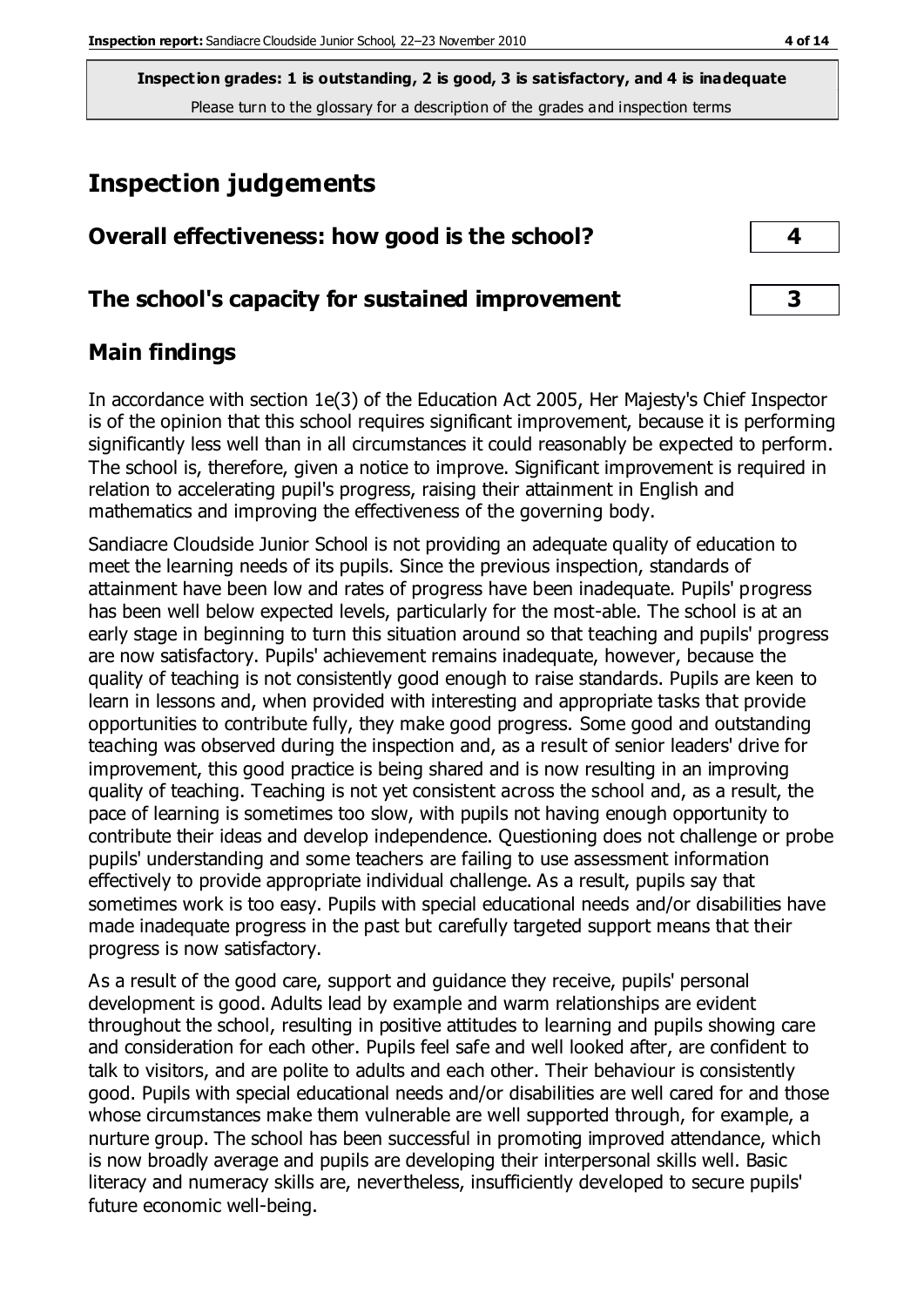The satisfactory curriculum is enriched by visits and special days such as 'Egyptian day' and 'Victorian day', when the pupils enjoy dressing up and gaining active experience to make their learning memorable. However, the school has recognised the need to develop the curriculum to provide more opportunities for pupils to write for a specific purpose, to produce extended pieces of writing and to develop problem solving in mathematics.

The school has formed strong links with its feeder infant school to provide transition arrangements that enable pupils to settle quickly. Senior leaders have successfully promoted this partnership to address the previous underachievement in Year 3 and, as a result of shared teaching and moderation of assessment across the two schools, pupils in this year group are now maintaining their rate of progress.

The headteacher is passionate about the school, has overcome recent staffing difficulties and has been rigorous in ensuring that she is now well supported by a strong new senior team. They have a good understanding of the school's strengths and areas for development and, together, have identified the school's priorities for improvement. Clear strategies are now in place to drive this improvement, including the establishment of a common marking policy, monitoring the quality of teaching and learning with the support of the local authority and focusing training on identified weakness. Teachers are now held closely to account for the progress of their pupils and are working as a more cohesive team to drive improvement. The governing body has insufficient understanding of the work of the school to be able to challenge and support leaders effectively. Governors have not been sufficiently involved in monitoring or evaluating the school's performance or been involved in strategic planning. As a result, the effectiveness of the governing body is inadequate. This has been identified, rightly, by senior leaders and is a key focus in the school's improvement plan.

Senior leaders are rigorous in their analysis of the performance of different groups of pupils to ensure equal opportunities and are now identifying and addressing underachievement more successfully and this is resulting in improving progress for all groups. As a result of recent improvements, notably in the quality of teaching, pupils' progress and attendance, and the drive of the new leadership team, the school is judged to have a satisfactory capacity to sustain this improvement.

## **What does the school need to do to improve further?**

- Accelerate rates of progress by:
	- improving the quality of teaching so that at least 65% of teaching is good or better by July 2011
	- using assessment information to plan lessons that meet the individual needs of pupils, particularly the most-able
	- using questioning more effectively to probe pupils' understanding , particularly the most-able
	- increasing the pace of learning in lessons, ensuring that all pupils have the opportunity to contribute and to develop independence.
- Raise attainment in mathematics and English, particularly that of the most-able, by:
	- providing opportunities for pupils to apply their understanding to problem solving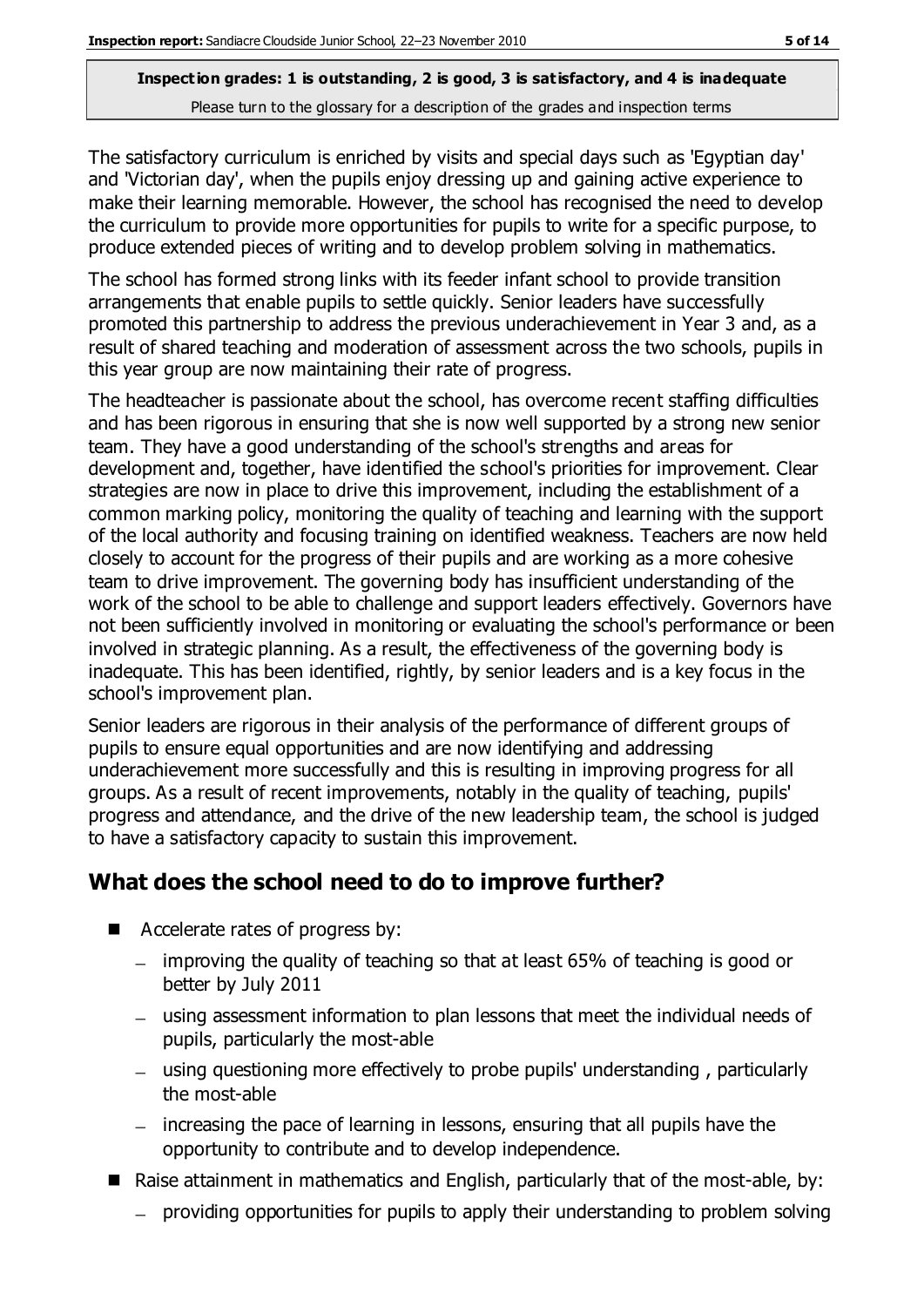- providing increased opportunities for pupils to write for a purpose and to produce pieces of extended writing.
- Develop the role of the governing body by:
	- providing opportunities for its members to gain first-hand experience of the work of the school by visiting classrooms and working closely with curriculum coordinators
	- developing their monitoring and evaluation role to involve them more closely in strategic planning and to enable them to effectively support and challenge the school's leaders.

#### **Outcomes for individuals and groups of pupils 4**

Pupils enter Year 3 with attainment that is above the national average with a high proportion of pupils in the highest ability range. By the end of Key Stage 2, over the past three years their attainment has fallen despite a slight rise in 2010, and is significantly below national levels with a particularly low proportion of pupils attaining the highest levels in English. As a result, progress has been inadequate over this period. Progress in lessons observed during the inspection was satisfactory and the school's careful monitoring of progress across the school over the past year shows that rates of progress are now beginning to accelerate. For example, leaders have re-arranged the grouping of literacy and numeracy classes and all pupils have regular booster sessions on specific topics to reinforce their basic skills. It is too early, however, for this to have had a measurable impact on pupils' attainment. Pupils with lower-ability those with special educational needs and/or disabilities are generally supported well and are now frequently taught in small groups for numeracy and literacy. In these groups they make good progress and establish secure skills and understanding. Pupils who speak English as an additional language and the very few pupils of minority ethnic heritage make satisfactory progress.

Pupils say that bullying is rare and effectively dealt with. They enjoy opportunities to take responsibility, including through the school council, who raised their concerns about the safety of a wall on the school site and as a result it was removed. They are proud of their success in raising money for charity, including Children in Need. Older pupils support younger ones as buddies when they enter the school. Pupils have a good understanding of how to stay healthy, including the importance of a healthy diet and drinking water, and enjoy swimming regularly in the school's pool and the variety of opportunities for physical exercise, including 'wake and shake.' Pupils develop a good spiritual understanding through opportunities to think and reflect during lessons and in assemblies. They have a keen sense of right and wrong and have high expectations of how pupils should behave. They work well together in pairs and groups and help each other as a matter of course. Pupils have a good understanding and respect for different beliefs and enjoy opportunities to forge relationships with children in other countries.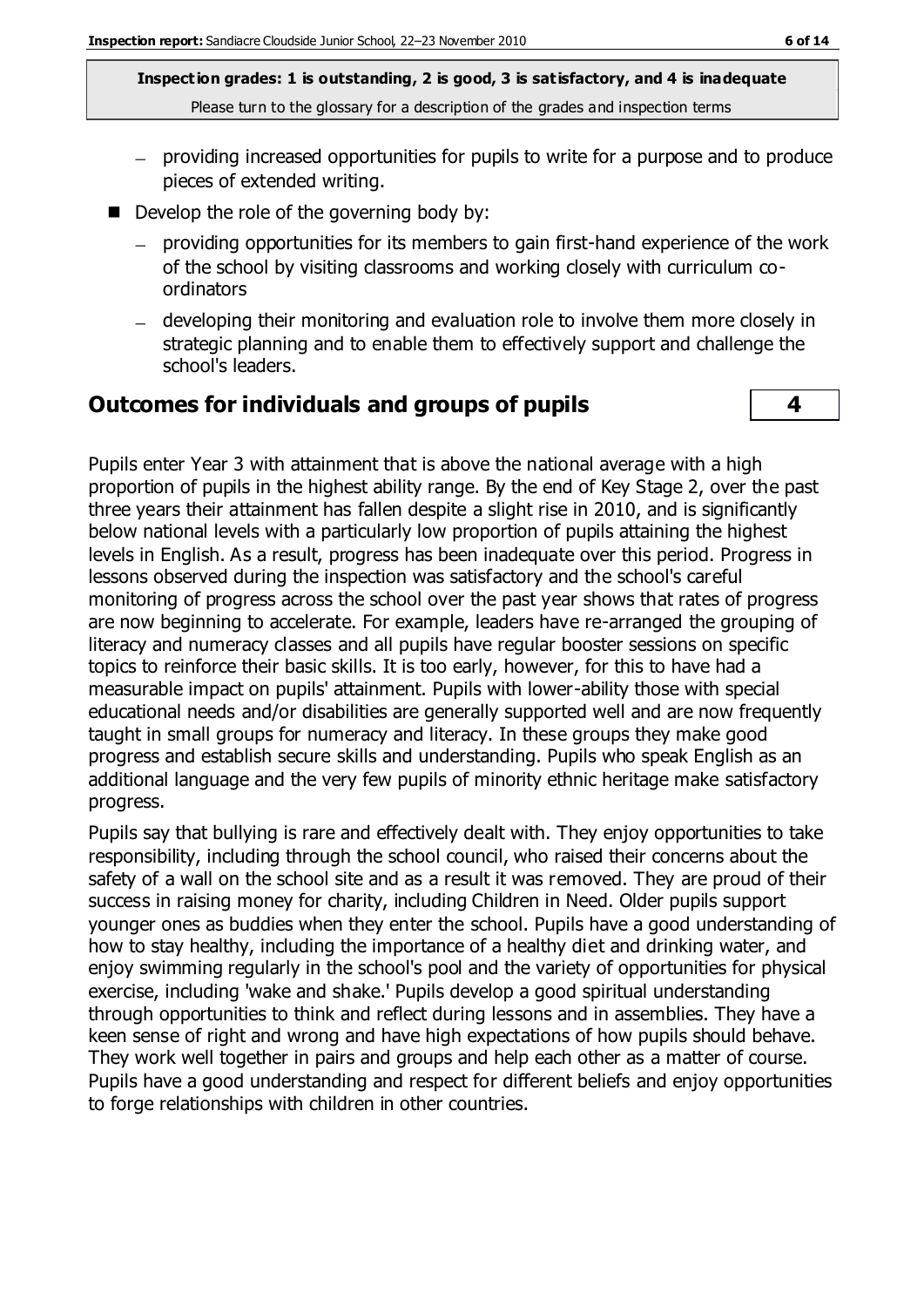**Inspection grades: 1 is outstanding, 2 is good, 3 is satisfactory, and 4 is inadequate**

Please turn to the glossary for a description of the grades and inspection terms

These are the grades for pupils' outcomes

| Pupils' achievement and the extent to which they enjoy their learning                                                     |                         |
|---------------------------------------------------------------------------------------------------------------------------|-------------------------|
| Taking into account:<br>Pupils' attainment <sup>1</sup>                                                                   | 4                       |
| The quality of pupils' learning and their progress                                                                        | 3                       |
| The quality of learning for pupils with special educational needs and/or disabilities<br>and their progress               | 3                       |
| The extent to which pupils feel safe                                                                                      | 2                       |
| Pupils' behaviour                                                                                                         | $\overline{\mathbf{2}}$ |
| The extent to which pupils adopt healthy lifestyles                                                                       | $\overline{\mathbf{2}}$ |
| The extent to which pupils contribute to the school and wider community                                                   | 2                       |
| The extent to which pupils develop workplace and other skills that will contribute to<br>their future economic well-being | 4                       |
| Taking into account:<br>Pupils' attendance <sup>1</sup>                                                                   | 3                       |
| The extent of pupils' spiritual, moral, social and cultural development                                                   | 2                       |

<sup>1</sup> The grades for attainment and attendance are: 1 is high; 2 is above average; 3 is broadly average; and 4 is low

## **How effective is the provision?**

Good relationships are evident between teachers and pupils. Lessons are generally well structured, learning objectives are made clear and tasks well explained. Teachers manage behaviour well and pupils respond to instructions quickly as a result. Where the pace of learning is too slow, teachers talk too much, keeping pupils on the carpet for too long, missing opportunities to enable them to contribute or to make decisions that will enable them to develop independence. Questioning is often superficial so that teachers cannot evaluate how well pupils understand or provide additional challenge to encourage deeper thinking. In the best lessons, pupils are engrossed in active tasks that are fun and exciting and offer opportunities for creativity. A common marking policy now includes clear success criteria for each task and opportunities for pupils to assess their own progress. Assessment is beginning to be used more effectively to support learning in lessons so that pupils understand what they need to do to improve.

Provision for the development of literacy and numeracy skills has improved in recent terms. Increased emphasis is given to the development of key reading skills and reading books now capture the interest of boys more effectively. There is ample opportunity for pupils to use information and communication technology to support their work across the curriculum. French is well established and well taught across the school and this is enabling pupils to communicate with children from a French school by e-mail.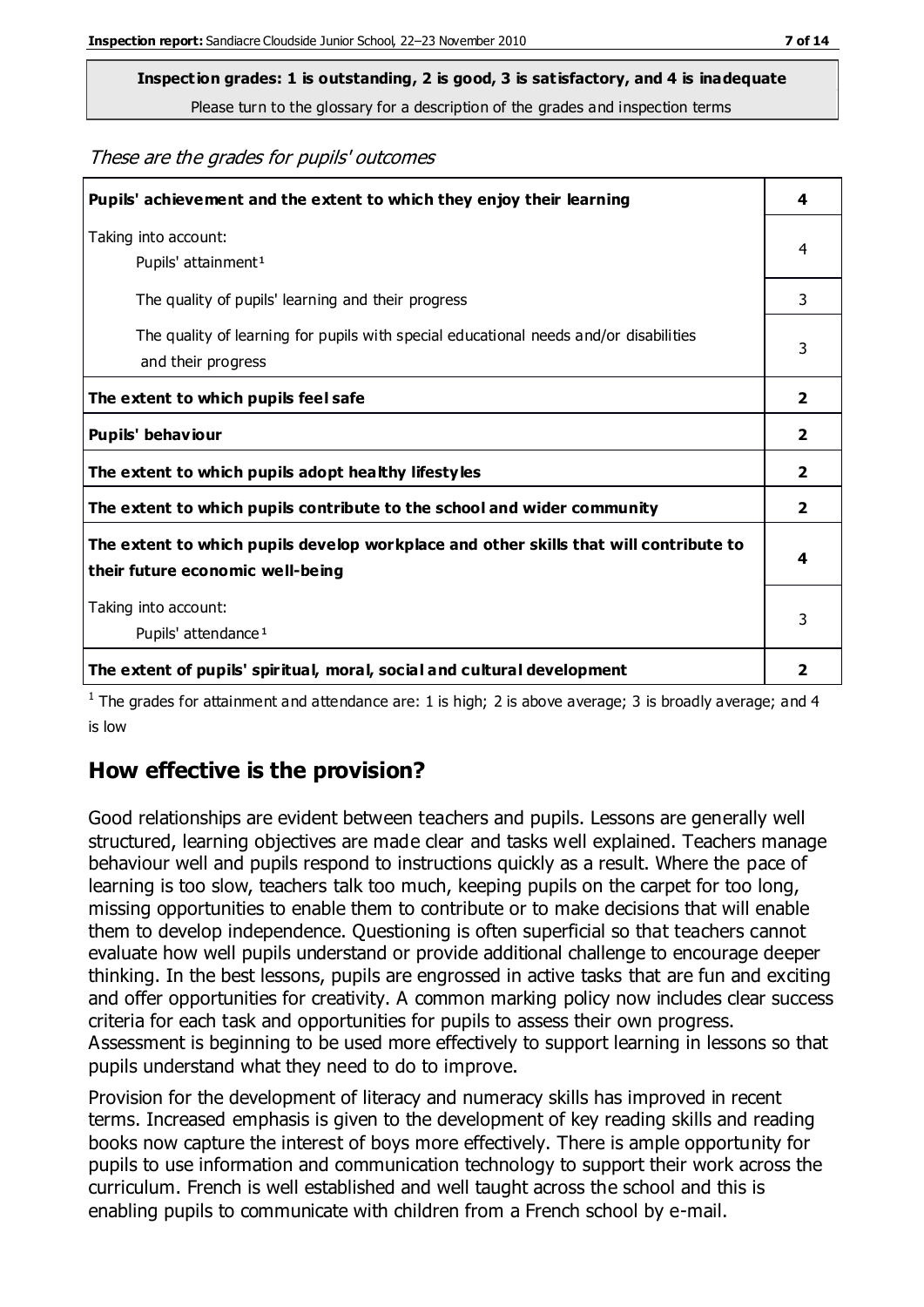Opportunities to learn through topics that link together a range of subjects are being developed to help enliven pupils' learning experiences.

The school's caring ethos is evident. Induction into Year 3 is good. Pupils benefit from the fact that teachers already know their needs. Sound arrangements are in place to help pupils to transfer confidently to secondary schools. Parents express their gratitude that pupils with special educational needs and/or disabilities are well cared for and for the increased confidence that their children show as a result of the nurture group. External agencies are used well to support pupils with behavioural or emotional difficulties and the care for pupils whose circumstances make them vulnerable, is a strength of the school; external support is well recorded and evaluated so that pupils receive the support they need.

**The quality of teaching 3** Taking into account: The use of assessment to support learning 3 **The extent to which the curriculum meets pupils' needs, including, where relevant, through partnerships 3 The effectiveness of care, guidance and support 2**

These are the grades for the quality of provision

#### **How effective are leadership and management?**

The new leadership team is ensuring that all staff are now committed to driving improvement, by involving them closely in planning, ensuring their understanding of assessment data and using it to plan for the different abilities within each class. They have worked in partnership with the local authority to raise the quality of teaching and to enable groups of pupils to receive additional help. The governing body is supportive of the school and statutory requirements are met. However, procedures for checking the school's performance, both through the analysis of performance data and through focused visits to see the school at work, lack sufficient rigour. As a result, the governing body is not providing sufficient challenge to the senior leaders of the school. Relationships with parents and carers are positive. They are kept informed through weekly newsletters and through text messages. Parents are welcomed into the school to discuss concerns and improving communication is beginning to provide them with a clearer view of their child's attainment and progress. Safeguarding practice is robust. All policies are in place and appropriate although they could be more clearly personalised to the school's context. Health and safety practice, including in the swimming pool, is followed and staff are suitably trained. The school promotes community cohesion well. It is a cohesive community where respect is fostered strongly. Pupils enjoy learning about their local community, for example the history of the local area and the variety of religious beliefs within the community and there is an increasing focus on international communities as a result of links with France and Kenya.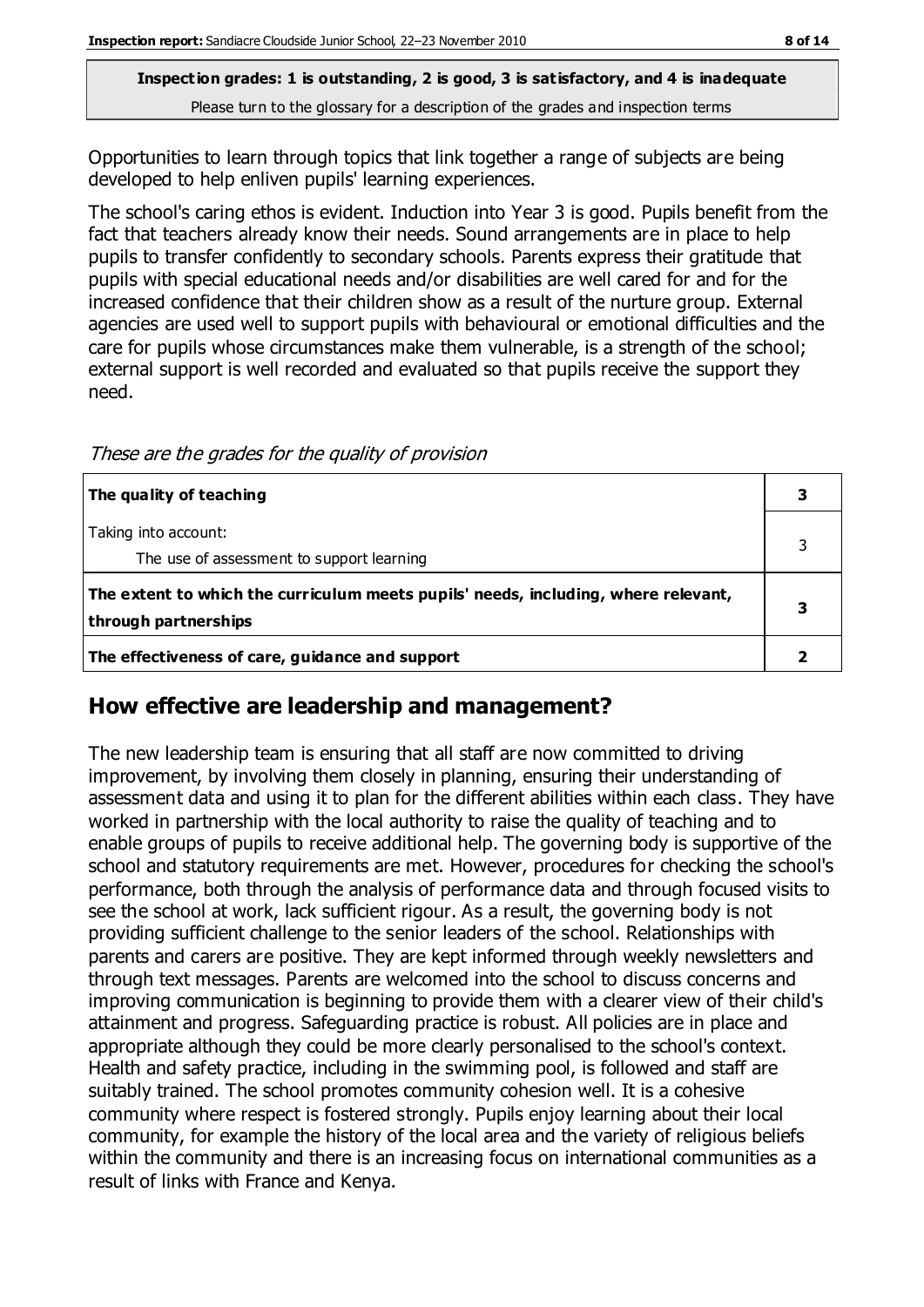**Inspection grades: 1 is outstanding, 2 is good, 3 is satisfactory, and 4 is inadequate**

Please turn to the glossary for a description of the grades and inspection terms

These are the grades for leadership and management

| The effectiveness of leadership and management in embedding ambition and driving<br><b>improvement</b>                                                           |   |
|------------------------------------------------------------------------------------------------------------------------------------------------------------------|---|
| Taking into account:<br>The leadership and management of teaching and learning                                                                                   | 3 |
| The effectiveness of the governing body in challenging and supporting the<br>school so that weaknesses are tackled decisively and statutory responsibilities met | 4 |
| The effectiveness of the school's engagement with parents and carers                                                                                             | 3 |
| The effectiveness of partnerships in promoting learning and well-being                                                                                           | 3 |
| The effectiveness with which the school promotes equality of opportunity and tackles<br>discrimination                                                           | 3 |
| The effectiveness of safeguarding procedures                                                                                                                     | 3 |
| The effectiveness with which the school promotes community cohesion                                                                                              | 2 |
| The effectiveness with which the school deploys resources to achieve value for money                                                                             | 4 |

#### **Views of parents and carers**

The overwhelming response of the small minority of parents and carers who completed questionnaires was positive, with 100% saying that the school keeps their children safe. A few parents felt that they were not sufficiently involved in their children's learning, and that the school did not listen to their concerns. Inspectors found that the school is improving methods of communication and striving to involve parents more closely in its work.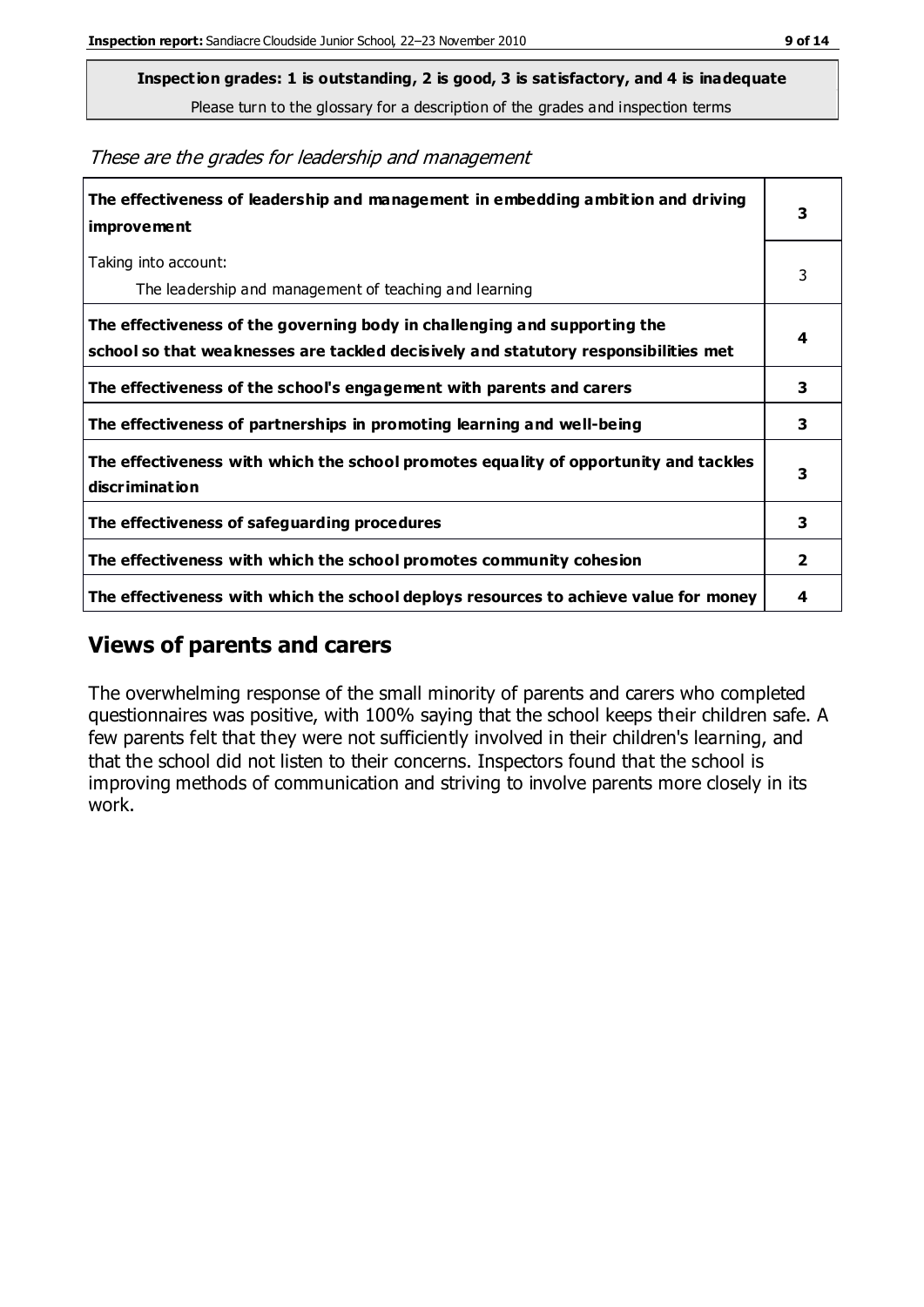#### **Responses from parents and carers to Ofsted's questionnaire**

Ofsted invited all the registered parents and carers of pupils registered at Sandiacre Cloudside Junior School to complete a questionnaire about their views of the school.

In the questionnaire, parents and carers were asked to record how strongly they agreed with 13 statements about the school. The inspection team received 58 completed questionnaires by the end of the on-site inspection. In total, there are 196 pupils registered at the school.

| <b>Statements</b>                                                                                                                                                                                                                                       | <b>Strongly</b><br>agree |               | <b>Agree</b> |               | <b>Disagree</b> |                | <b>Strongly</b><br>disagree |               |
|---------------------------------------------------------------------------------------------------------------------------------------------------------------------------------------------------------------------------------------------------------|--------------------------|---------------|--------------|---------------|-----------------|----------------|-----------------------------|---------------|
|                                                                                                                                                                                                                                                         | <b>Total</b>             | $\frac{0}{0}$ | <b>Total</b> | $\frac{0}{0}$ | <b>Total</b>    | $\frac{0}{0}$  | <b>Total</b>                | $\frac{0}{0}$ |
| My child enjoys school                                                                                                                                                                                                                                  | 20                       | 34            | 32           | 55            | 5               | 9              | $\mathbf 0$                 | $\mathbf 0$   |
| The school keeps my child<br>safe                                                                                                                                                                                                                       | 29                       | 50            | 28           | 48            | 0               | 0              | $\mathbf 0$                 | $\mathbf 0$   |
| My school informs me about<br>my child's progress                                                                                                                                                                                                       | 25                       | 43            | 31           | 53            | 1               | $\overline{2}$ | $\mathbf 0$                 | $\mathbf 0$   |
| My child is making enough<br>progress at this school                                                                                                                                                                                                    | 28                       | 48            | 29           | 50            | 0               | 0              | 0                           | $\mathbf 0$   |
| The teaching is good at this<br>school                                                                                                                                                                                                                  | 28                       | 48            | 29           | 50            | 0               | 0              | $\mathbf 0$                 | $\mathbf 0$   |
| The school helps me to<br>support my child's learning                                                                                                                                                                                                   | 24                       | 41            | 31           | 53            | $\overline{2}$  | 3              | $\mathbf 0$                 | $\mathbf 0$   |
| The school helps my child to<br>have a healthy lifestyle                                                                                                                                                                                                | 21                       | 36            | 36           | 62            | 0               | $\mathbf 0$    | $\mathbf 0$                 | $\mathbf 0$   |
| The school makes sure that<br>my child is well prepared for<br>the future (for example<br>changing year group,<br>changing school, and for<br>children who are finishing<br>school, entering further or<br>higher education, or entering<br>employment) | 20                       | 34            | 32           | 55            | 1               | $\overline{2}$ | $\mathbf 0$                 | $\mathbf 0$   |
| The school meets my child's<br>particular needs                                                                                                                                                                                                         | 21                       | 36            | 30           | 52            | $\overline{2}$  | 3              | $\mathbf 0$                 | $\mathbf 0$   |
| The school deals effectively<br>with unacceptable behaviour                                                                                                                                                                                             | 23                       | 40            | 31           | 53            | 1               | $\overline{2}$ | $\mathbf 0$                 | 0             |
| The school takes account of<br>my suggestions and concerns                                                                                                                                                                                              | 17                       | 29            | 35           | 60            | 4               | 7              | 0                           | 0             |
| The school is led and<br>managed effectively                                                                                                                                                                                                            | 18                       | 31            | 38           | 66            | $\mathbf{1}$    | $\overline{2}$ | $\mathbf 0$                 | $\mathbf 0$   |
| Overall, I am happy with my<br>child's experience at this<br>school                                                                                                                                                                                     | 27                       | 47            | 28           | 48            | 3               | 5              | $\mathbf 0$                 | $\mathbf 0$   |

The table above summarises the responses that parents and carers made to each statement. The percentages indicate the proportion of parents and carers giving that response out of the total number of completed questionnaires. Where one or more parents and carers chose not to answer a particular question, the percentages will not add up to 100%.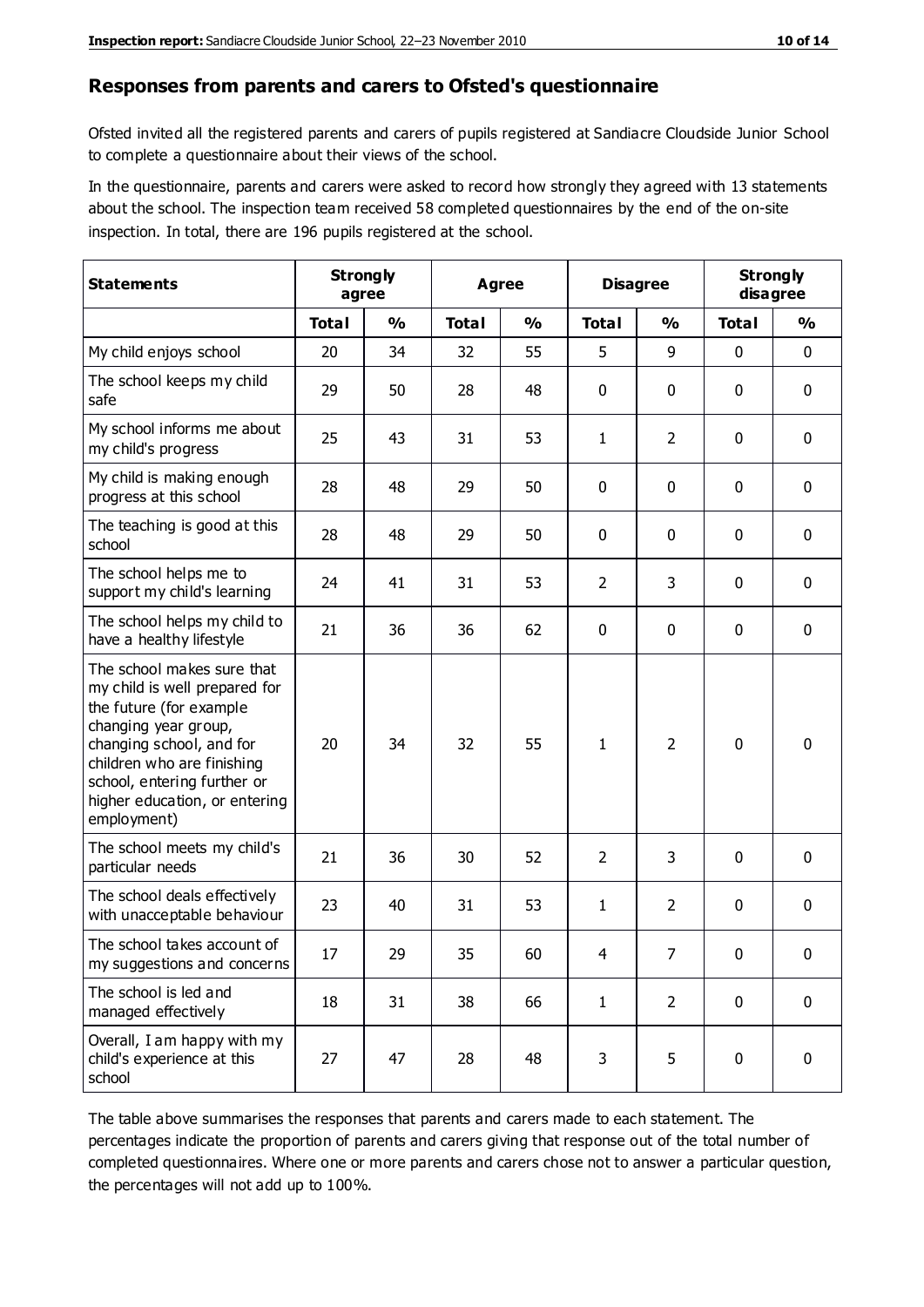## **Glossary**

| Grade   | <b>Judgement</b> | <b>Description</b>                                                                                                                                                                                                            |
|---------|------------------|-------------------------------------------------------------------------------------------------------------------------------------------------------------------------------------------------------------------------------|
| Grade 1 | Outstanding      | These features are highly effective. An outstanding school<br>provides exceptionally well for all its pupils' needs.                                                                                                          |
| Grade 2 | Good             | These are very positive features of a school. A school that<br>is good is serving its pupils well.                                                                                                                            |
| Grade 3 | Satisfactory     | These features are of reasonable quality. A satisfactory<br>school is providing adequately for its pupils.                                                                                                                    |
| Grade 4 | Inadequate       | These features are not of an acceptable standard. An<br>inadequate school needs to make significant improvement<br>in order to meet the needs of its pupils. Ofsted inspectors<br>will make further visits until it improves. |

## **What inspection judgements mean**

## **Overall effectiveness of schools**

|                       | Overall effectiveness judgement (percentage of schools) |      |                     |                   |
|-----------------------|---------------------------------------------------------|------|---------------------|-------------------|
| <b>Type of school</b> | <b>Outstanding</b>                                      | Good | <b>Satisfactory</b> | <b>Inadequate</b> |
| Nursery schools       | 58                                                      | 36   | 4                   | 2                 |
| Primary schools       | 8                                                       | 43   | 40                  | 9                 |
| Secondary schools     | 10                                                      | 35   | 42                  | 13                |
| Sixth forms           | 13                                                      | 39   | 45                  | 3                 |
| Special schools       | 33                                                      | 42   | 20                  | 4                 |
| Pupil referral units  | 18                                                      | 40   | 29                  | 12                |
| All schools           | 11                                                      | 42   | 38                  | 9                 |

New school inspection arrangements were introduced on 1 September 2009. This means that inspectors now make some additional judgements that were not made previously.

The data in the table above are for the period 1 September 2009 to 31 March 2010 and are the most recently published data available (see **[www.ofsted.gov.uk](http://www.ofsted.gov.uk/)**). Please note that the sample of schools inspected during the autumn and spring terms 2009/10 was not representative of all schools nationally, as weaker schools are inspected more frequently than good or outstanding schools.

Percentages are rounded and do not always a dd exactly to 100. Secondary school figures include those that have sixth forms, and sixth form figures include only the data specifically for sixth form inspection judgements.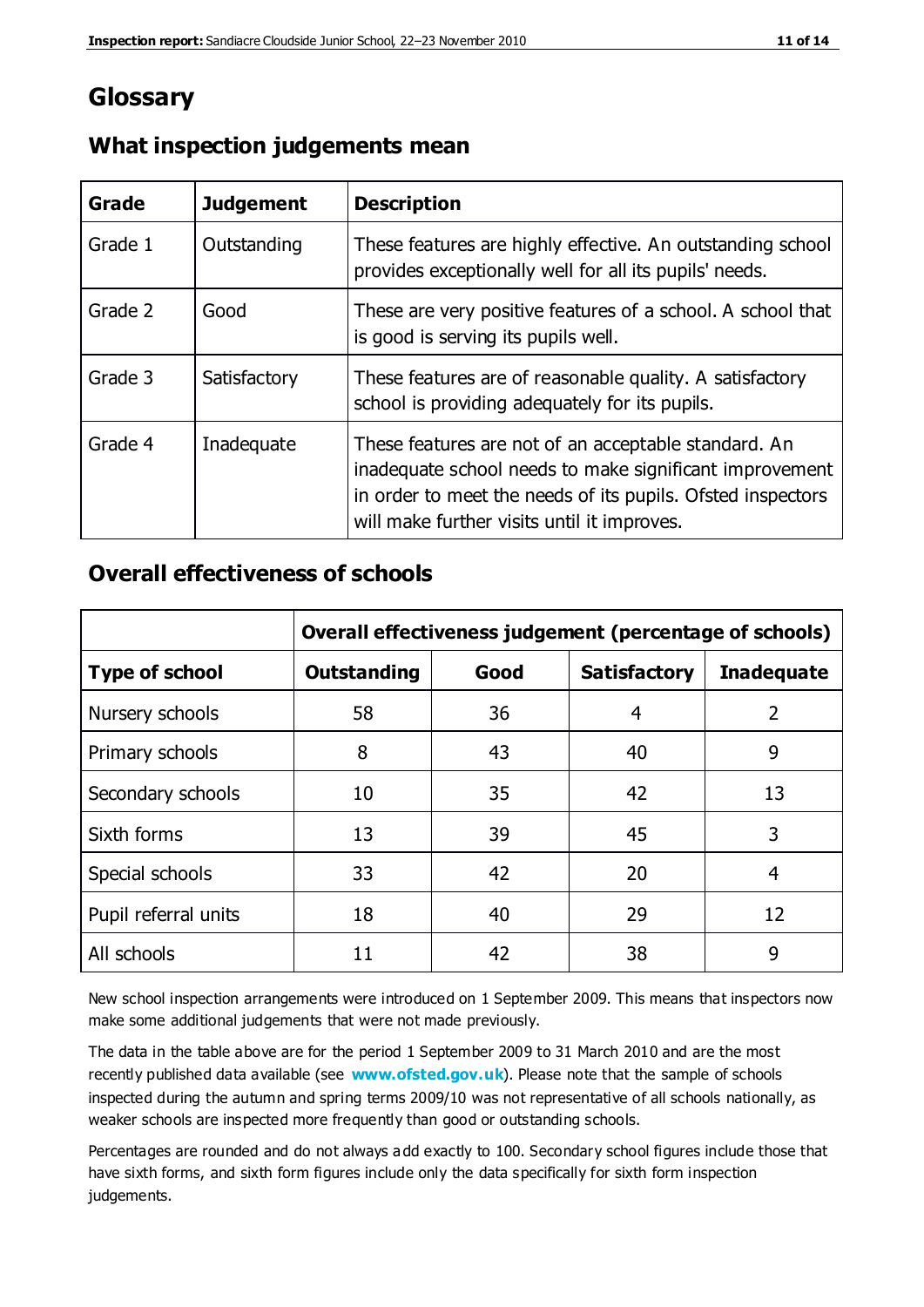# **Common terminology used by inspectors**

| Achievement:                  | the progress and success of a pupil in their learning,<br>development or training.                                                                                                                                                          |  |  |
|-------------------------------|---------------------------------------------------------------------------------------------------------------------------------------------------------------------------------------------------------------------------------------------|--|--|
| Attainment:                   | the standard of the pupils' work shown by test and<br>examination results and in lessons.                                                                                                                                                   |  |  |
| Capacity to improve:          | the proven ability of the school to continue<br>improving. Inspectors base this judgement on what<br>the school has accomplished so far and on the quality<br>of its systems to maintain improvement.                                       |  |  |
| Leadership and management:    | the contribution of all the staff with responsibilities,<br>not just the headteacher, to identifying priorities,<br>directing and motivating staff and running the school.                                                                  |  |  |
| Learning:                     | how well pupils acquire knowledge, develop their<br>understanding, learn and practise skills and are<br>developing their competence as learners.                                                                                            |  |  |
| <b>Overall effectiveness:</b> | inspectors form a judgement on a school's overall<br>effectiveness based on the findings from their<br>inspection of the school. The following judgements,<br>in particular, influence what the overall effectiveness<br>judgement will be. |  |  |
|                               | The school's capacity for sustained<br>improvement.                                                                                                                                                                                         |  |  |
|                               | Outcomes for individuals and groups of pupils.                                                                                                                                                                                              |  |  |
|                               | The quality of teaching.                                                                                                                                                                                                                    |  |  |
|                               | The extent to which the curriculum meets<br>pupils' needs, including, where relevant,<br>through partnerships.                                                                                                                              |  |  |
|                               | The effectiveness of care, guidance and<br>support.                                                                                                                                                                                         |  |  |
| Progress:                     | the rate at which pupils are learning in lessons and<br>over longer periods of time. It is often measured by<br>comparing the pupils' attainment at the end of a key                                                                        |  |  |

stage with their attainment when they started.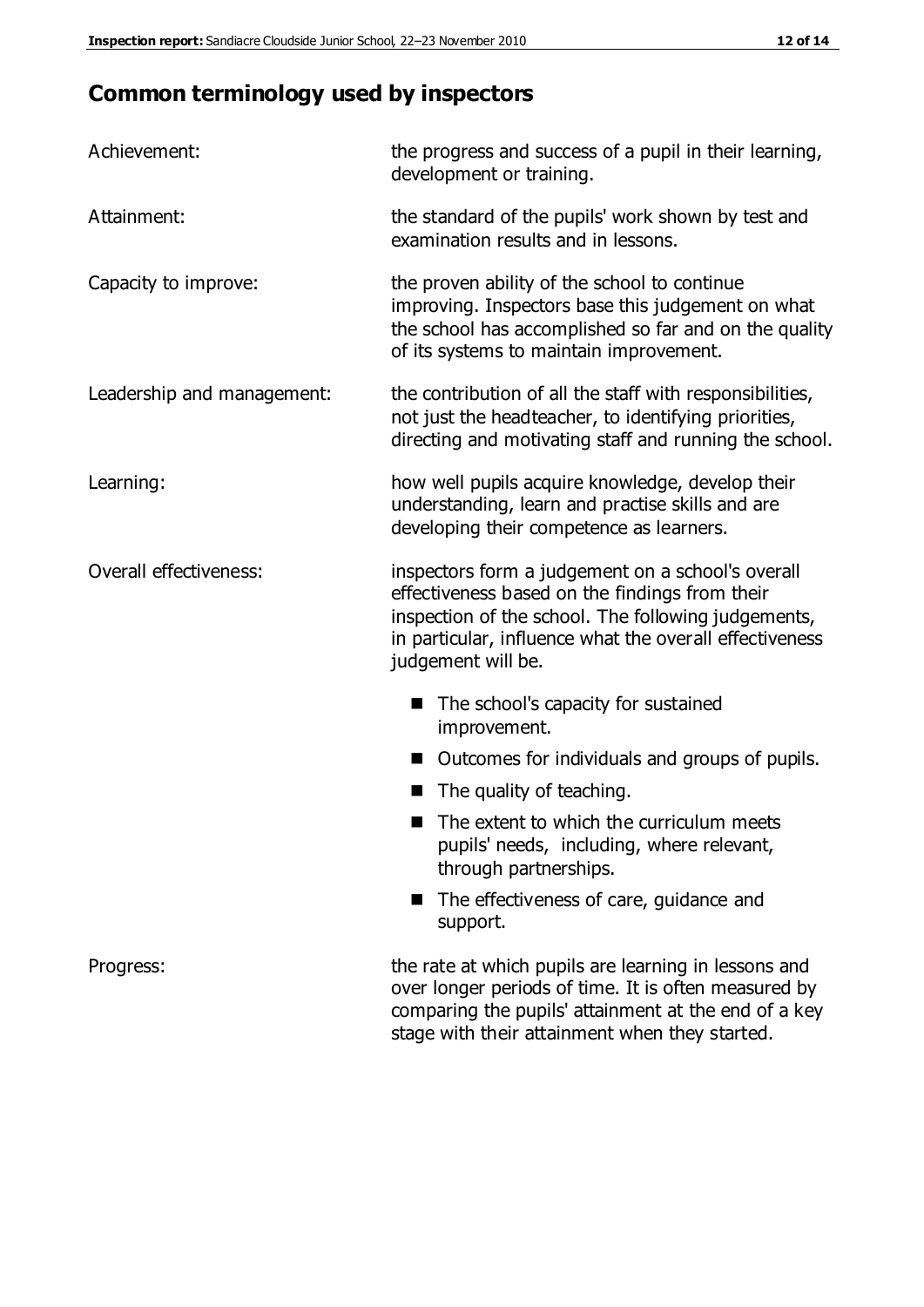#### **This letter is provided for the school, parents and carers to share with their children. It describes Ofsted's main findings from the inspection of their school.**

24 November 2010

#### Dear Pupils

#### **Inspection of Sandiacre Cloudside Junior School, Nottingham, NG10 5DE**

Many thanks for the welcome you gave to me and my colleagues when we visited the school for its recent inspection. We enjoyed talking with you and seeing all that you do. We particularly enjoyed hearing your beautiful singing during assembly.

Although the school cares for you well so that you feel safe, we have asked the school to improve its performance so that you learn better and make quicker progress so that your basic skills in literacy and numeracy increase. Your behaviour is good and we were impressed by the care you show for each other and the confident and polite way you speak to adults. You told us that you enjoy lessons that are fun and appreciate opportunities to be creative, but we found that teachers are not giving you enough of these experiences particularly in extended writing. Some teachers talk for too long so that you do not have enough opportunity to contribute your ideas or to make decisions about how you work. We also found that sometimes teachers do not provide work that matches the different abilities in a class so you find the work too easy. You make a good contribution to your school and local community and show a good deal of understanding and respect for the beliefs and cultures of others.

The leaders of the school work hard to make sure you continue to be safe and cared for and that you develop well as young people. We have asked them to make sure that they provide opportunities for you to develop problem solving skills in mathematics and to make sure that you all make good progress in all your lessons. You can all help them by continuing to work hard and attending well. I wish you every success for the future.

Yours sincerely

Mary Davis Lead inspector